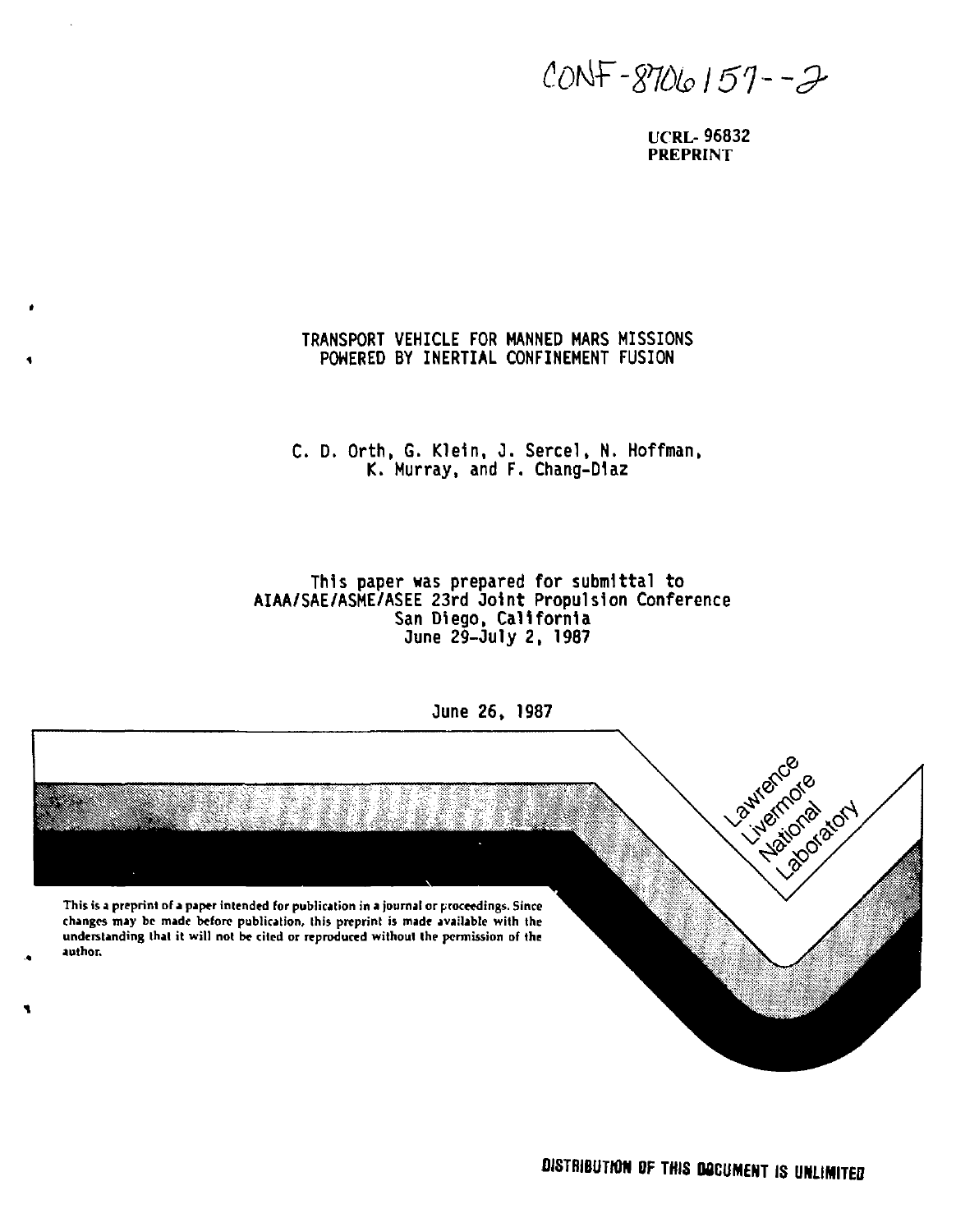## **TRANSPORT VEHICLE FOR MANNED MARS MISSIONS POWERED BY INERTIAL CONFINEMENT FUSION**

**Charles D. Orth Lawrence Livermore National Laboratory, Livermore, CA** 

> **Gail Klein and Joel Sercel Jet Propulsion Laboratory, Pasadena, CA**

**Nathan Hoffman and Kathy Murray ETEC/Rocketdyne/Rockwell, Canoga Park, CA** 

**Franklin Chang-Diaz NASA, Johnson Space Center, Houston, IX** 

**UCRL -96832** 

**DE87 012909** 

### **ABSTRACT**

Inertial confinement fusion (ICF) is an ideal engine power source for **manned spacecraft to Mars because of its inherently high powe.-to-mass ratios and high specific impulses. We have produced a concept for a ehlcle powered by ICF and utilizing a magnetic thrust chamber to avoid plasma thermalization with wall structures and the resultant degradation of specific impulse that are unavoidable with the use of mechanical thrust chambers. This vehicle is capable of 100-day manned Mars missions with a I00-metr1c-ton payload and a total vehicle launch mass near 6000 metric tons, based on advanced technology assumed to be available by A.D. 2020. Such short-duration missions minimize radiation exposures and physiological deterioration of astronauts.** 

# **INTRODUCTION**

**An inertlal confinement fusion (ICF) mlcroexplosion utilizing deuterium-tritium (DT) fuel releases up to 3.4 x 10 <sup>1</sup> <sup>1</sup> J/g In the form of neutrons, x rays, and plasma debris. Such huge specific energies afford very high power-to-mass ratios (ten to several hundred watts per gram) and very high specific Impulses (tens of thousands of seconds). ICF 1s thus well suited as a engine power source for short-duration manned Mars missions, provided the high specific energy can be utilized without thermalization with wall structures in a mechanical thrust-chamber enclosure.** 

**Thermalization can be avoided by using a magnetic thrust chamber, as originally proposed in 1972 by Hyde, Hood, and Nuckolls.<sup>1</sup> In 1983, Hyde<sup>2</sup> developed a complete concept of a pencil-shaped, laser-fusion-powered vehicle for interplanetary transport using pure-deuterium fuel; Hyde assumes a pellet gain of 1000 at a driver energy of 2 MJ. His thrust chamber incorporates a 16-T superconducting magnet to redirect the pellet debris, and operates at 100 Hz with a jet efficiency of 42\* based on imperfect collimation of the exhaust plume.** 

**CONTRET OF THIS DOCUMENT IS UNLIMITED**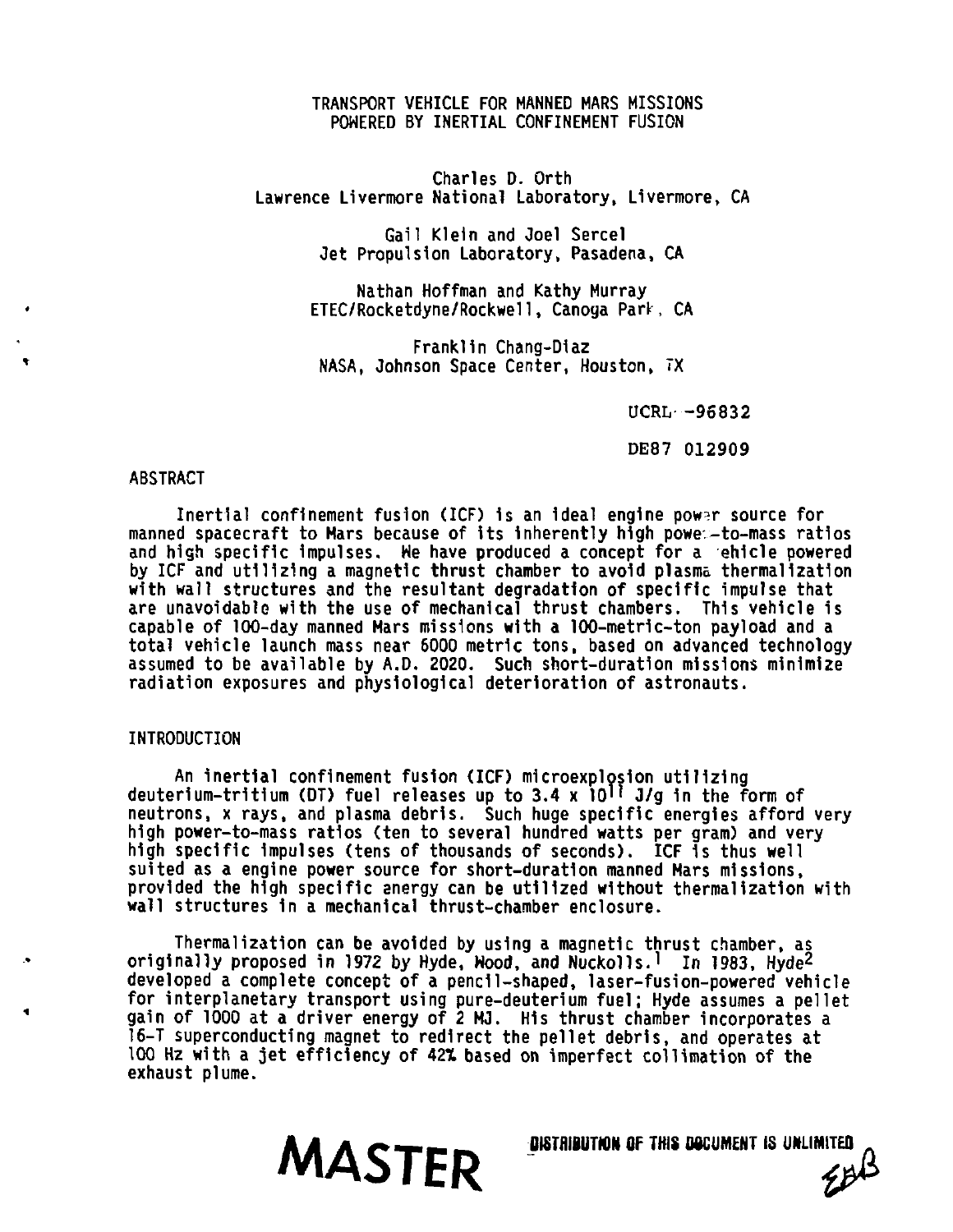**We extended Hyde's concept by conducting a more complete and detailed systems study. Our objective was to specify a viable system concept for missions to Mars incorporating technology likely to be available by A.D. 2020. Our results, published elsewhere^ and summarized here, include an entirely new spacecraft concept called VISTA (vehicle for interplanetary space transport applications). VISTA is capable of manned Mars missions with a payload of 100 tons, a total vehicle launch mass near 6000 tons, and a total mission duration of roughly 100 days, including a stay on the planet of about 10 days. We emphasize that this concept depends on the development of the advanced technology assumed for many of the vehicle systems, including advanced laser drivers, very high pellet gains, and advanced heat-pipe radiators. Note that, in this paper, "ton" means a metric ton (10° g) .** 

## **SPACECRAFT DESIGN CONCEPTS**

**Figure 1 gives an artist's conception of the systems layout. The primary spacecraft structure is a cone. Crew systems are located at the rim of the cone, burled inside the propellant tanks for added radiation-exposure protection. A 13-m-radius, 300-kA/cm<sup>2</sup> warm-superconducting magnet generates a magnetic field that has a peak strength of about 12 T and that defines the boundaries of a thrust chamber. Pre-assembled pellets are filled enroute with liquid deuterium (D) and tritium (T) fuel, which are Isotopes of hydrogen. The fuel pellets are surrounded by about 50 g of added material (expellant) and are accelerated, Injected, and positioned in the thrust chamber at a repetition rate that Is variable from zero up to about 30 Hz. Beams from an excimer laser delivering about 5 MJ of 0.5-pm light with an efficiency of at least 6\* (at 1000 K) are focused on the pellet. The laser beams cause the pellet to implode and release up to 7500 MJ 1n neutrons, x rays, and plasma debris energy as the fusion reactions convert the pellet and the surrounding expellant into an expanding debris cloud.** 

**Approximately one-fourth of the DT fusion energy is released as plasma debris kinetic energy. This plasma, being conductive, expands away from the pellet firing location until the bulk plasma pressure drops below the magnetic field pressure. The debris Is then deflected by the magnet, which stores an energy that is at least 5 times the debris kinetic energy. The debris, which is cooling and decreasing 1n conductivity, leaves the thrust chamber in a limited solid angle, producing thrust and propelling the spacecraft with Its blunt end forward. A small amount of debris leaks forward along the magnet axis and Is considered below 1n the estimate of jet efficiency.** 

**Note that VISTA obtains its thrust by converting the thermal energy from the fusion reactions Into directed kinetic energy of the debris. The thrust can be varied by changing the engine repetition rate (or the expellant mass, or possibly even the pellet gain). The pellet gain (the ratio of the energy produced by the fusion reactions to the driver energy supplied to the pellet) can be as high as about 1500 for very advanced DT technologies (see below). Such gains allow the ICF engine to have a power-to-mass ratio of about 10 W/g.** 

**VISTA's overall geometry is that of a 50°-half-angle cone. This shape is required to avoid massive radioactive shielding and to keep fusion neutrons (and x rays) from striking and heating vehicle surfaces. The 50" half angle maximizes jet efficiency, and is determined by selecting the optimum pellet**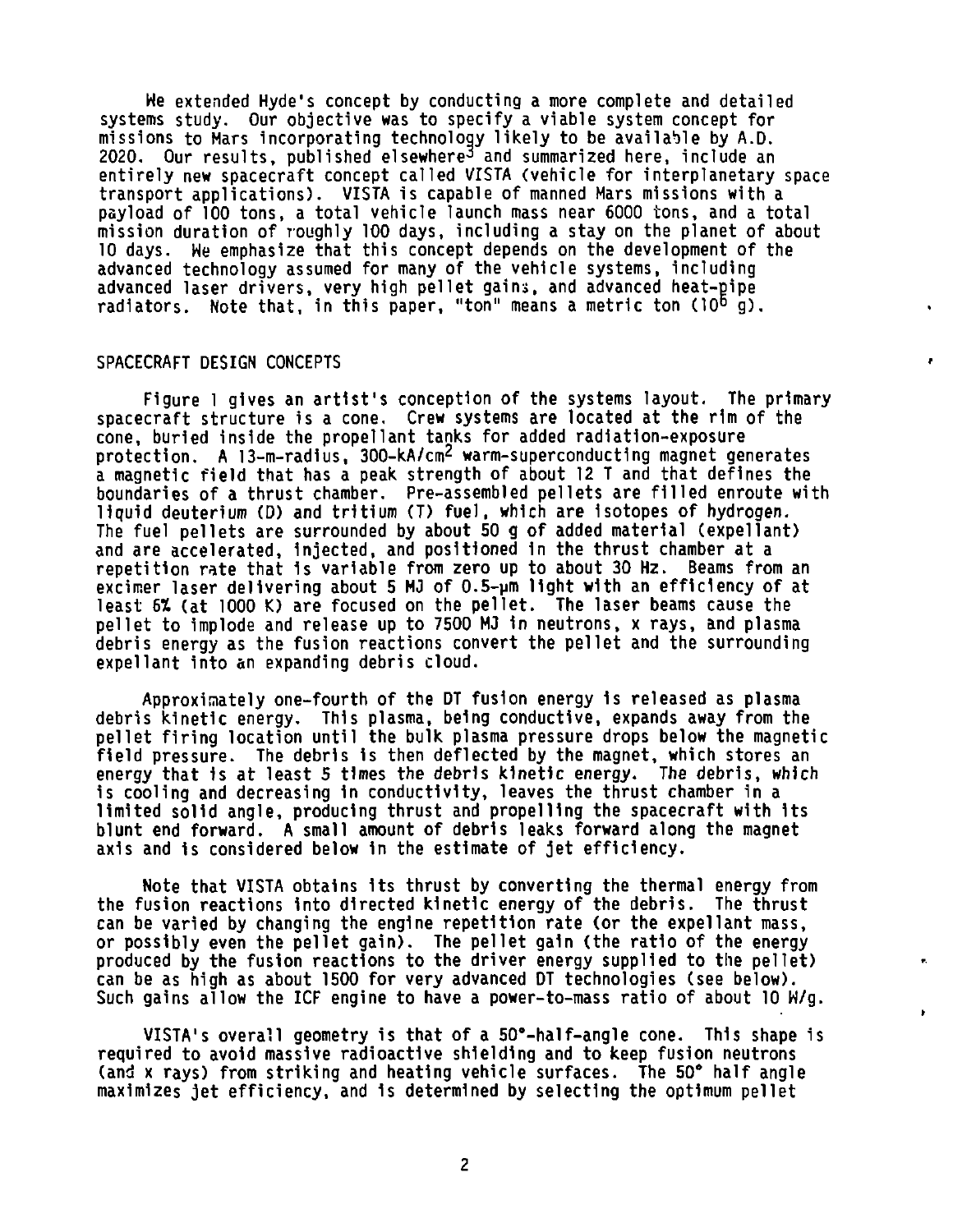

**Figure 1. VISTA systems layout. Two final laser focusing mirrors are shown, but optional configurations incorporate multiple mirrors.**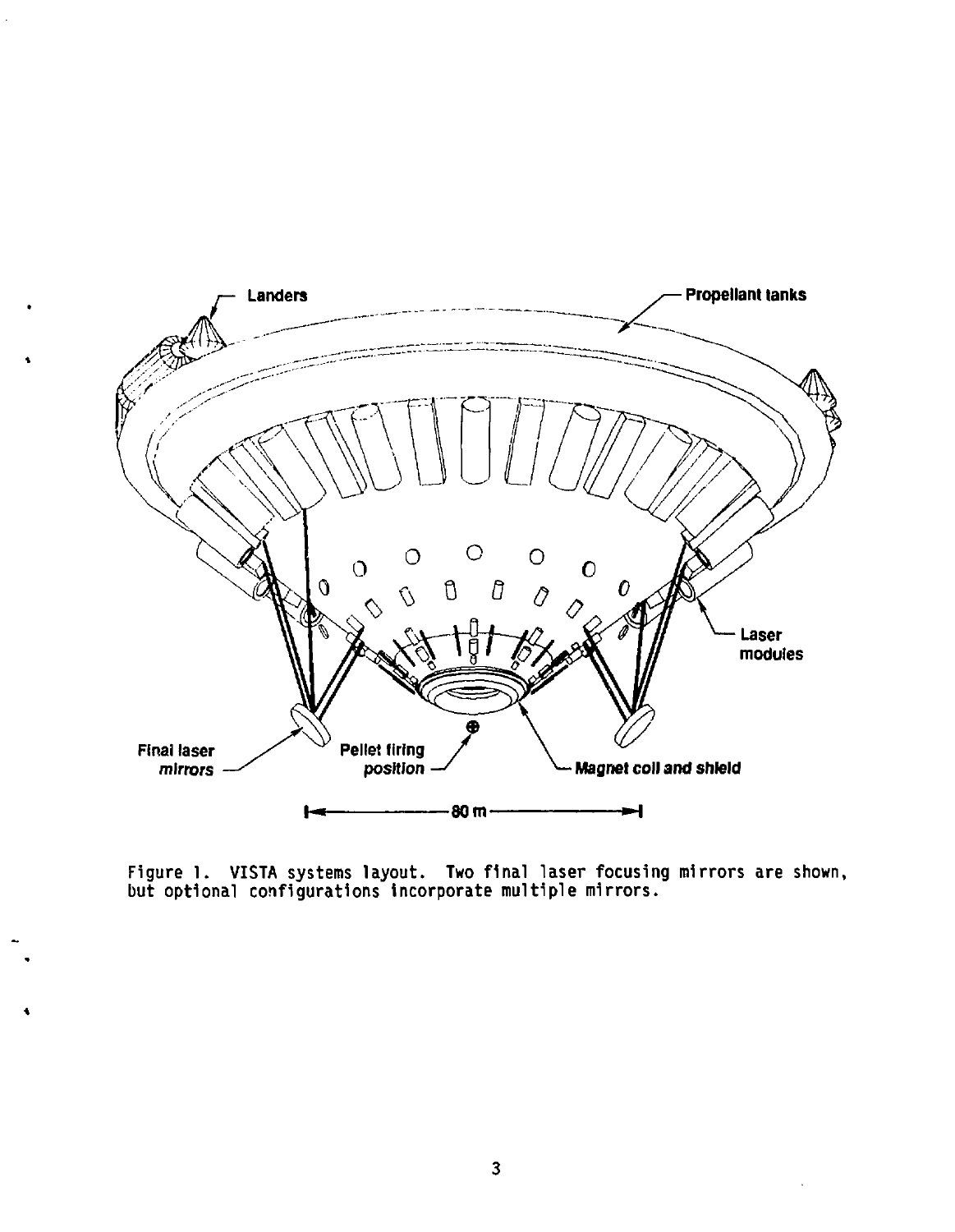**firing position along the axis of the cone with respect to the plane of the magnet coil, in a manner similar to that done by Hyde.<sup>2</sup>**

**The conical shape is primarily a result of the use of DT fusion fuel. With 50 g of expellant per fusion pellet, about 60X of the energy released is in neutrons, whose initial energy is 14 MeV. To prevent neutron heating of the superconducting medium of the magnet coil, a 1.5-m-thick shield of liquid lithium is placed on the pellet side of the magnet coil to absorb all incident neutrons. The fraction of fusion neutrons and x rays striking this shield depends on the minimum size of the magnet windings and on the distance of the coil from the pellet.** 

**The overall scale of the thrust chamber is made large enough to avoid x-ray ablation of structures during an engine pulse that releases 7500 MJ. This requires that the coil shield be about 15 m from the pellet; the coil windings therefore subtend a fractional solid angle of 2% at the pellet. To allow for edge effects, we find that the coil shield must intercept about 3t of the pellet neutrons and x rays. The final laser turning mirrors and the pellet injector outlet port intercept an additional It. The remaining 96% of the neutrons and x rays stream out isotropically into space, and do not strike or heat vehicle surfaces.** 

**The coil shield required for the magnet thus casts a conical shadow devoid of pellet emissions. He therefore chose the VISTA geometry to be a cone with its apex at the pellet, and placed all vehicle systems in the shadow of the coil shield. This structure Is not only mechanically rigid, but is stable during steering maneuvers. The cone itself serves both as a structural support for attachment of vehicle systems (laser drivers, power conditioners, etc.) and as a surface for radiating waste heat. In fact, the core heat pipes are designed to give the cone its structural support; suitable stiffeners are added for local attachments, while the branch heat pipes form the main conical surface.** 

**This geometry has two disadvantages. First, It 1s not as effective as planar geometries in utilizing both sides of its surface as radiating surface area, because the interior conical surface partially views Itself. Second, the conical geometry is not as conducive to protection from micrometeoroids as a plane moving with one of its edges forward, as 1n Hyde's scheme.<sup>2</sup> Fore**  and aft micrometeoroid shields (not shown in Fig. 1---see Ref. 3) must **therefore be Included to protect the main conical surface in both acceleration and deceleration orientations relative to vehicle motion.** 

### **PELLET SYSTEMS**

**Reference 3 gives detailed analyses of the pellet systems and gains. Even though terrestrial power reactors require pellets with gains of only 50 to 200 for current laser-driver concepts, we assume that very advanced pellet technology will permit gains up to 1500. Such high gains are possible according to the Meyer-ter-Vehn analytic model,<sup>4</sup> which in essence shows that pellet gain can be as high as G - 877EJ'<sup>3</sup> , where the driver energy Ej is in megajoules; such gains, however, should be regarded as speculative.** 

**About 44 mg of DT fuel are needed to produce 7500 MJ of fusion output (5 MJ input energy at gain 1500) if the fusion burn is 502 efficient. Each**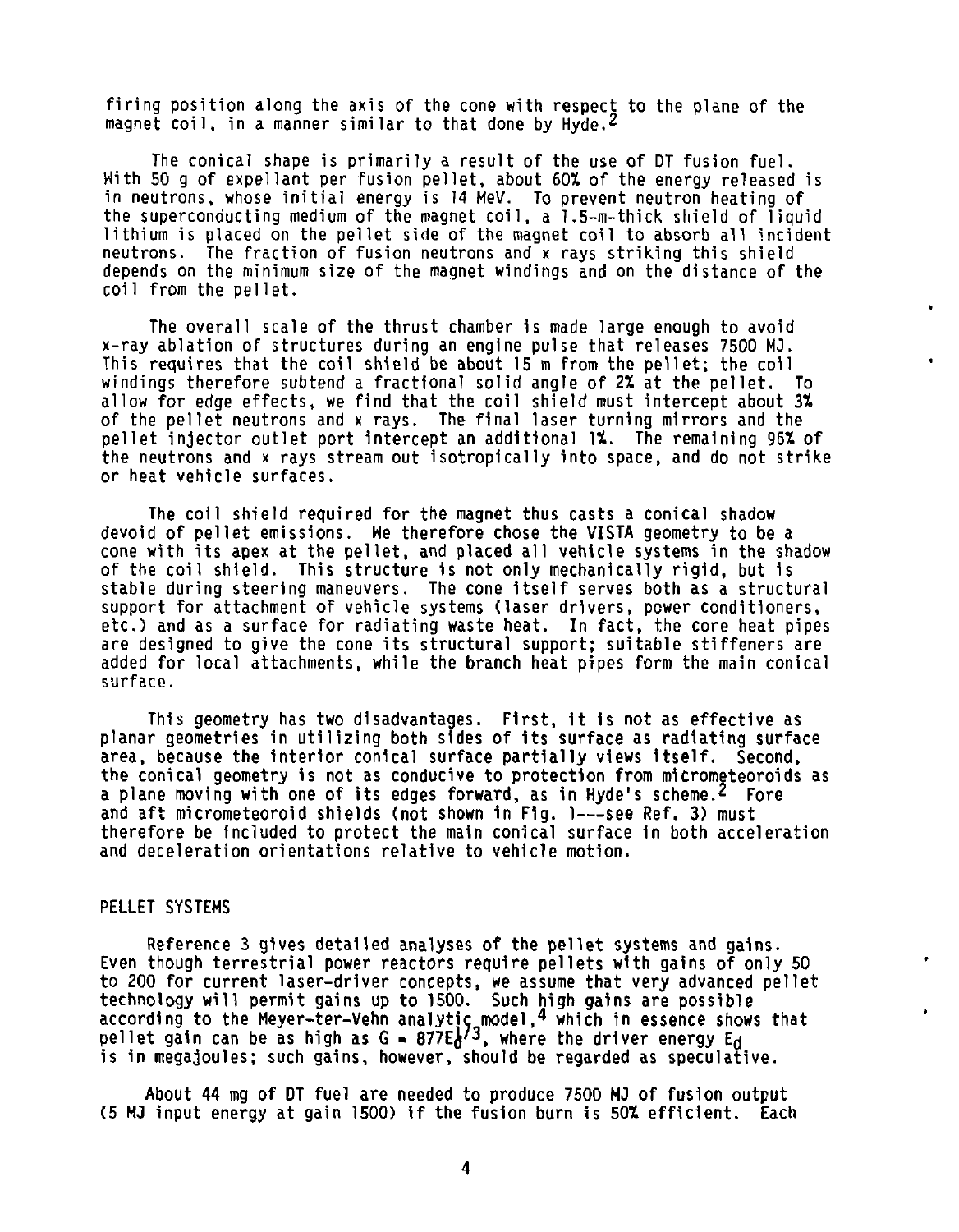**pellet therefore contains 26.5 mg of tritium. A 100-day Mars mission will require 35 to 40 tons of DT fuel, which will include 20 to 25 tons or tritium. This tritiur generates 0.33 W/g of radioactive decay heat, which means 8.3 MM for all of the tritium. It is therefore impossible to keep the tritium at cryogenic temperatures; it must be stored in a tank that will reach its own elevated equilibrium temperature as the decay heat is radiated to space. The deuterium fuel and hydrogen expellant, however, can be stored cryogenically with modest tankage and refrigeration. Reference 3 discusses other types of expellant material that can be used.** 

**There are several reasons why VISTA uses DT fuel rather than advanced fuels such as DD or D<sup>3</sup> He, even though tritium presents difficulties because of its radioactivity. For VISTA, the Important quantity is the product of the pellet gain and the fraction of fusion output 1n debris energy. Although the advanced fuels have much higher debris fractions, their gains are lower by a factor of about 6. As a result, the product of gain and debris fraction Is slightly lower for the advanced fuels than for DT, suggesting that advanced fuels would never outperform DT. It 1s possible, however, for advanced fuels to outperform DT at gains above about 200 by choosing different operating conditions for the different fuels. However, the added performance is Insignificant (the trip time is on the order of few percent shorter).** 

**In addition, the pellet technology for the advanced fuels does not now exist, and pellet gains above 200 for advanced fuels represent extremely advanced pellet technology, and therefore very far term. Besides, the required quantities of <sup>3</sup> He are not available on earth, so the use of <sup>3</sup> He would necessitate mining the lunar surface and/or the Jovian atmosphere. For these reasons, we chose DT as the best fuel for the near term.** 

#### **DRIVER SYSTEMS**

**The laser driver is modular, both for redundancy and to make it possible to assemble the final beams from smaller-diameter beams without exceeding the maximum allowable fluence on any optical component. Considerable development would be needed to make any driver concept currently being developed for terrestrial use applicable for use in a space propulsion system. The concept most likely to achieve high efficiency, low mass, and high operating temperature (to minimize radiator mass) seems to be some form of excimer laser. Me therefore chose an excimer laser operating at 1000 K and at about 0.5 nm wavelength, with an efficiency of 6% for a radiating temperature of 900 K, and a mass of 300 tons. This system must operate reliably for 10 <sup>8</sup> repetitions.** 

**Such a driver concept represents an extrapolation of existing technology in a number of ways. Foremost, no terrestrial concept with acceptable total mass can fire 10<sup>8</sup> times without hardware changes (KrF foils, light-ion diodes, etc.). Other extrapolations pertain to the lifetimes and damage thresholds for laser optics and coatings operating at sub-micron wavelengths, which are not well known (especially for materials subjected to high neutron fluences). Also, very high beam quality (uniformity) is required to focus the light from the final turning mirrors onto the pellet, and this beam quality is probably beyond current technology. Even the energy and efficiency estimates are extrapolations of existing technology. Nevertheless, the terrestrial ICF**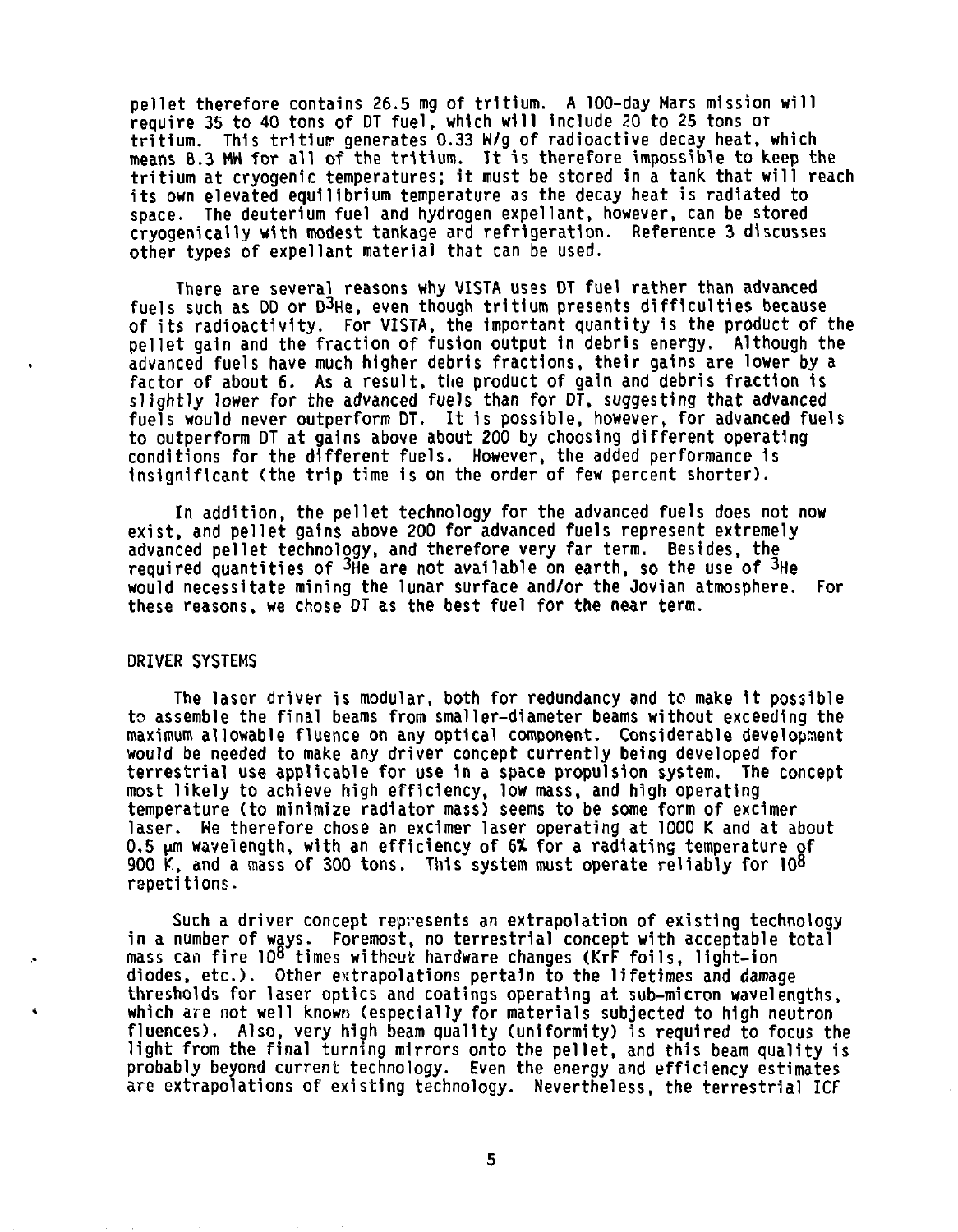**program has similar end requirements in nearly all areas, so it is highly likely that the required extrapolations will be realized before A.O. 2020.** 

#### **THRUST CHAMBER**

**We do not fully understand the plasma processes that are vital for effective thrust-chamber operation. Expansion of the pellet debris and interaction of the debris with the magnetic field occur on time scales on the order of tens to hundreds of microseconds. We have assumed that the plasma would maintain enough conductivity to resist significant magnetic field penetration during its transit through the thrust chamber. We have also assumed that the exhaust would decouple at high beta (the ratio of particle pressure to magnetic field pressure), so that debris particles would not spiral around the field lines and return to strike spacecraft components. Studies are under way to determine the validity of these assumptions, and whether jet efficiency would be degraded by plasma field penetration. If it Is necessary to Increase jet efficiency by further restricting the solid angle of exhaust exit, the plume can be shaped by employing other magnets, but not without additional dry mass and structural complexity.** 

**We estimate that the thrust chamber is about 60X efficient in converting the mass flow into directed exhaust momentum. [In obtaining this estimate, we account for the non-colinearlty of the exiting debris particles, for a small drag generated in the thrust chairber by the nonzero resistivity of the cooling plasma (which allows magnetic field penetration of the plasma, and hence difficulties in decoupling the exhaust from the magnetic field), and for a small loss of debris forward along the magnet axis.] Squaring this figure, we find that VISTA is 36% efficient in converting debris energy into jet power. Multiplying the debris exhaust speed of 3 x 10<sup>s</sup> m/s by the 601 momentum efficiency, we calculate VISTA's effective specific impulse to be near 20,000 s. This specific Impulse Is possible only because the debris particles do not contact any surrounding structures.** 

#### **POWER SYSTEMS**

**The power systems must be capable of supplying approximately 1 MW of auxiliary dc power, and up to 2.5 GW in pulsed power to run the Inefficient laser driver (driver input pulses are 600 kV for 0.4 ps at typically 1 to 30 Hz, each pulse supplying 83 MJ). This power must come from the fusion process. Two types of power conversion systems have been considered: (1) a Rankine cycle utilizing waste neutron heat deposited In the liquid lithium that forms the magnet coll shield, and (2) an inductor pickup coil<sup>2</sup> that generates an emf through magnetic Induction when the magnetic field lines are compressed by the expanding pellet debris and pass through the inductor coil "windings."** 

**The Rankine option must be only 201 efficient for minimum mass per unit power (as opposed to maximum efficiency), and operates in a dc (not a pulsed) mode. Its use requires lateral extension of the coll shield into a lithium "blanket" to accept tens of percent of the neutron energy Instead of the 3X accepted by the shield. As a result, its 1000 tons would essentially double the vehicle dry mass. The Rankine system Is therefore not competitive.<sup>3</sup>**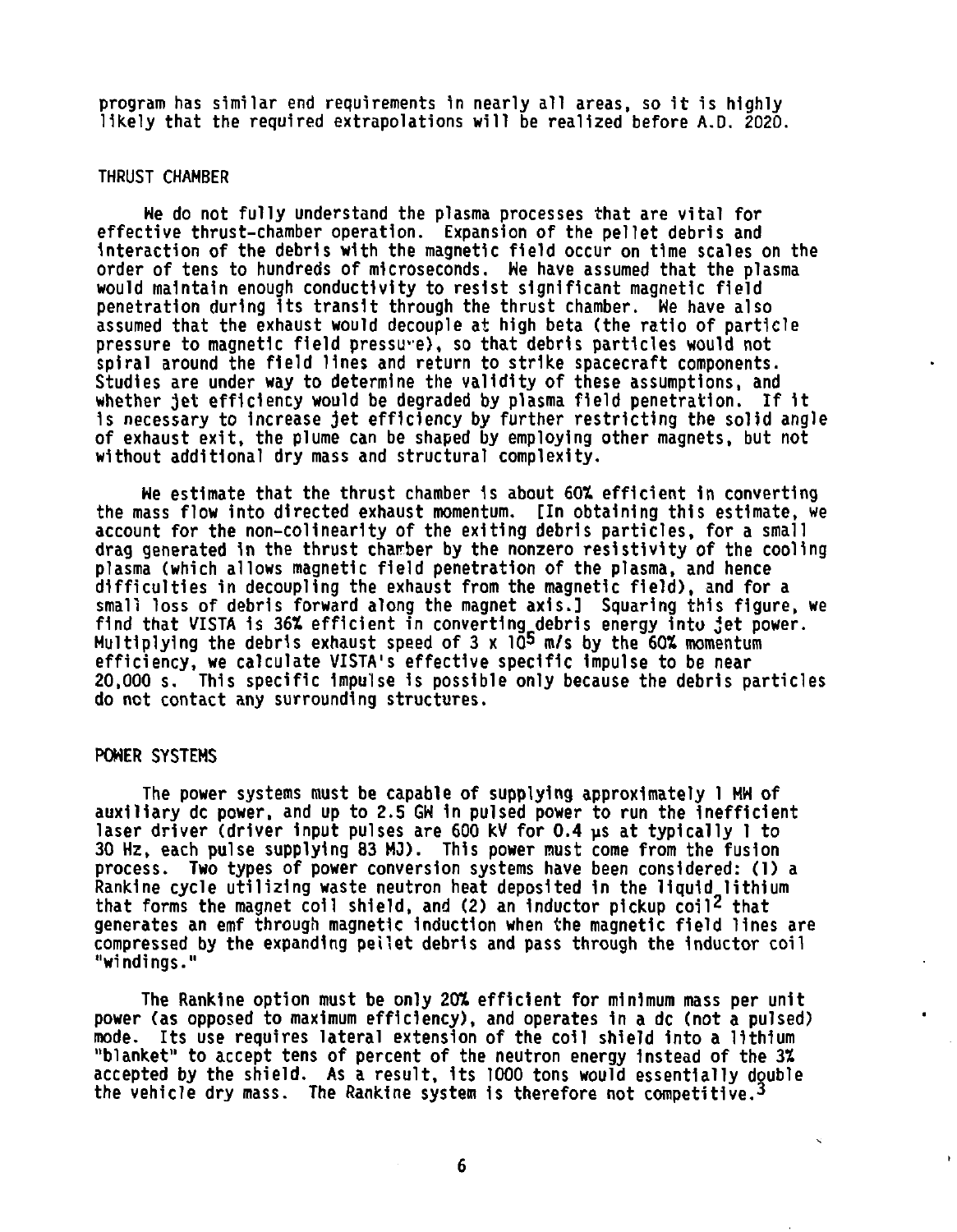**The inductor would operate at the same frequency as the driver, which is the main power demand, so an advanced power system can be designed that**  compresses the inductor pulse to the 0.4-us pulse duration needed by the **driver, without going through an intermediate dc stage. A fallback option utilizes rectification of the inductor pulses, with capacitive storage.<sup>3</sup>**

**With either inductor option, the electrical energy is extracted from the debris energy, but without significant reduction in vehicle thrust. Because the inefficiency in the engine arises primarily from the relatively large solid angle of emission of the debris trajectories exiting the thrust chamber (and not simply from loss of debris energy), the ratio of the inductor power extracted from the debris and the power in the debris traveling through the thrust chamber Is the inverse of the product of the pellet gain, the driver efficiency, and the fraction of fusion energy 1n debris. For VISTA, this ratio Is about** *At* **for a gain of 1500.** 

**The inductor subsystem Itself adds essentially no mass, because the interior surface of the coil shield can serve as the coil "windings." Me have added 25 tons for all Inductor systems, Including the power-conditioning subsystems. If the fallback capacitive Inductor power-conditioning option 1s exercised, however, we would have to add 200 to 400 tons. Such a mass would restrict vehicle performance.** 

**The 1 MW of auxiliary power (for crew systems and housekeeping, refrigeration subsystems, pellet filling and injection subsystems, reaction control, communications, etc.) is easily extracted from the main power system. A separate 100-kW fission reactor for engine startup is also required to melt the lithium in the coil shield and to supply the 83 MJ necessary to fire the first driver pulse.** 

## **THERMAL SYSTEMS**

**Heat-pipe radiators are used to remove waste heat arising from inefficiencies in the driver and power systems, and from pellet-emission depositions in the final laser mirrors, the pellet injector port, and the coll shield (with the liquid lithium acting as the transfer fluid), lnermal control (refrigeration) is required to maintain the temperature of the**  superconductor for the magnet and the temperature of the propellant tanks, and **to liquefy tritium.** 

**The design of the heat-pipe radiators affects vehicle performance unless their mass is small compared with other vehicle dry mass. Radiator design begins to affect performance above about 0.1 kg/kWt at 1000 K. For results presented here, we have assumed the equivalent of 0.07 kg/kWt at 1000** *K.*  **Current technology is 0.15 kg/kWt at 1000 K, and this would have to be increased to perhaps 0.2 kg/kWt for VISTA because the VISTA radiator surface is also a structural load-bearing surface that needs added strength. The radiator design is thus one area In which VISTA is dependent on future technological advance.** 

**Up to 2400 MW must be radiated at 900 K for the driver operating at 1000 K, and up to 10,000 MW must be radiated at 1500 K for the coil shield. The fore and aft micrometeorold shields allow thin, double-walled construction of the branch heat pipes to meet the 0.07 kg/kWt specification at these power levels. We designed the structural layout of the branch radiator assemblies**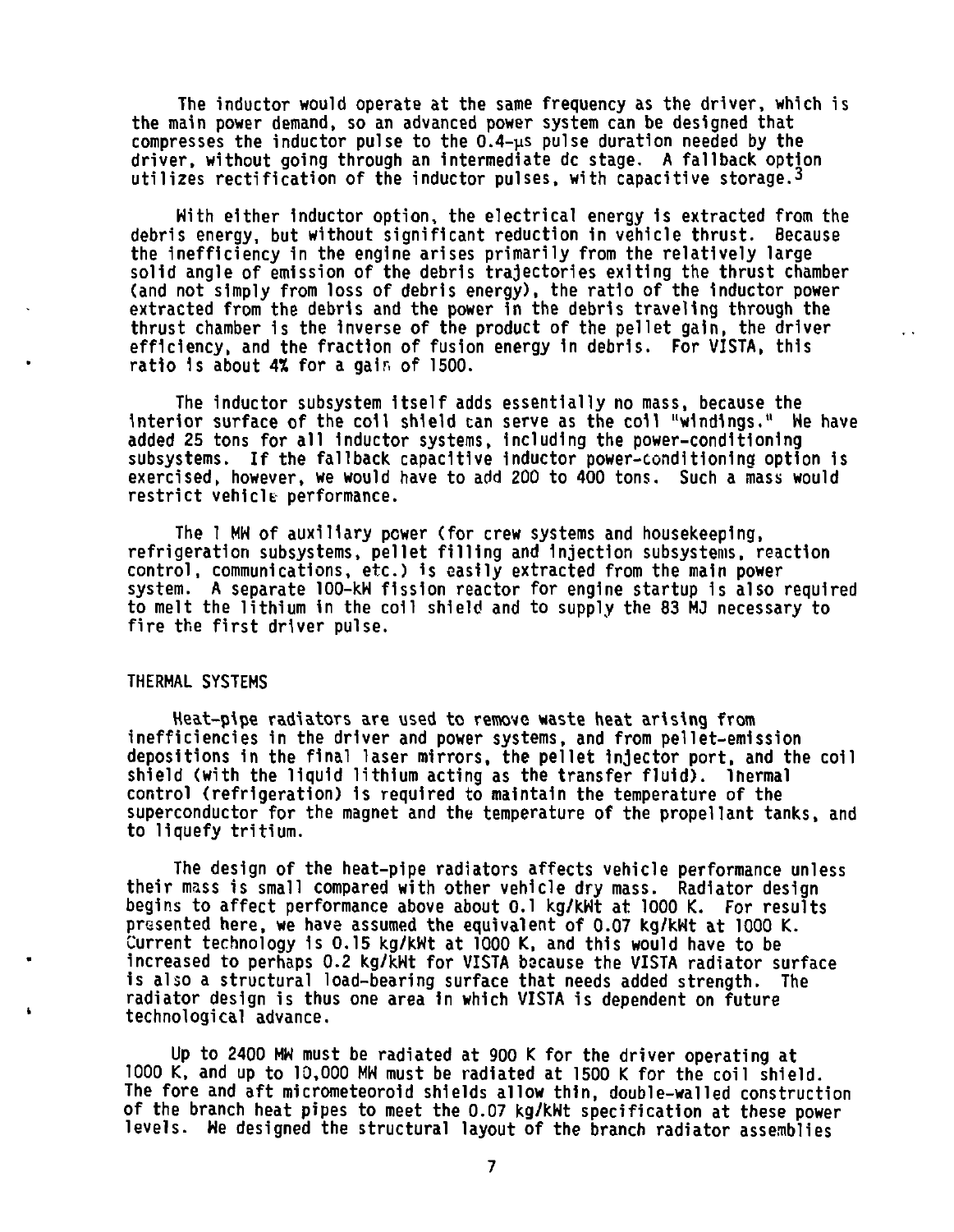**in the conical mesh of stronger core heat pipes using the NASTRAN and other computer codes. Local stiffening is provided as needed in the shell to support mounted components and to provide structural attachment points. Peak acceleration is less than 0.02g, and stresses are typically less than 3 kpsi.** 

## **RADIATION HAZARDS**

**The radioactivity of the tritium fuel presents a hazard during boost into orbit and during onboard pellet filling and transfer, and requires storage of the tritium in a temperature-elevated tank because of its decay waste heat of 0.33 W/g. These hazards are presumed to be manageable.** 

**The crew can be adequately shielded from solar flares and cosmic rays (and some stray fusion neutrons) by placing the crew systems Inside the expellant tanks and by surrounding them with mass associated with other vehicle systems. However, operation of VISTA does present a hazard for unshielded personnel 1n nearby spacecraft or in a space station, if VISTA 1s Initially at rest relative to these vehicles. Each fusion pulse releases over 1 0 <sup>2</sup> <sup>0</sup> neutrons, so at peak engine operation, there 1s a hazard for unshielded nearby personnel for several hours until VISTA has moved off several thousand kilometers. This hazard would of course be mitigated by providing shielding for the personnel in these other spacecraft.** 

### **MISSION PERFORMANCE**

**Table 1 shows a typical power flow for VISTA, and Table 2 lists the masses and other parameters for the various systems. Note that VISTA, at about 6000 tons, is a very heavy vehicle, requiring the equivalent of 30 trips of NASA's heavy-lift launch vehicle for assembly 1n orbit. Nevertheless, it serves as a fast transport to Mars, with round-trip travel times near 100 days (with coasts), Including about 10 days on the planet. Typical vehicle coast velocities are 40 to 60 km/s. Such short durations reduce the leukemia and other cancer hazards for astronauts while they are not protected by vehicle shielding, which must be equivalent to about 1-m-thlckness of water. Short missions also minimize astronaut calcium losses. If mission durations longer than 100 days would be acceptable, lower vehicle launch masses could be employed. Reference 3 documents other performance results, and a parametric analysis.** 

**If radiator or driver technology develops even faster than we anticipate, vehicle dry mass could be lower, and performance could Improve and/or vehicle launch mass could be much lower. With the current estimates of technology advances, the flight duration for VISTA is at least a factor of 2 or 3 shorter than with nuclear electric propulsion, and is roughly a factor of 10 shorter than with chemical rockets, for mimimum-mass configurations. Such performance is dependent on the development of very high pellet gains.** 

## **ACKNOWLEDGMENTS**

**He gratefully acknowledge advice and assistance from Rod Hyde at LLNL; from Carl Sauer, Andrey Sergeyevsky, Stan Krauthamer, Hoppy Price, Alok Chatterjee, Katie Barhydt, and Jayant Sharma at JPL; and from Tien-Fang Yang**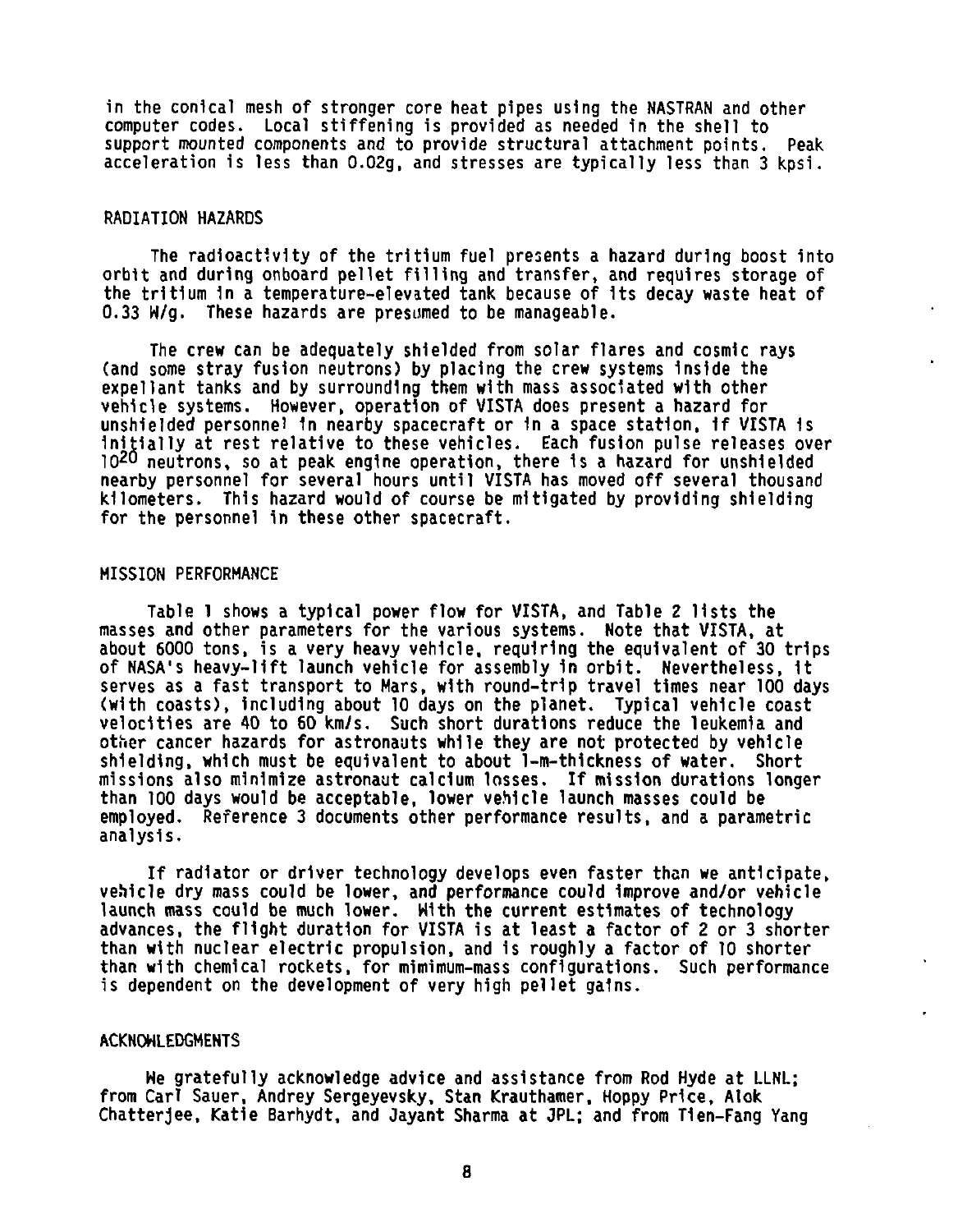| <u>Driver</u><br>Input<br>Radiators<br>Output                                                                                                             | 420<br>395<br>25                           |
|-----------------------------------------------------------------------------------------------------------------------------------------------------------|--------------------------------------------|
| Pellet<br>Input<br>Output<br>Debris (1/4 total)                                                                                                           | 25<br>37 500<br>9 400                      |
| Thrust chamber<br>Direct loss to space<br>(neutrons and x rays)<br>Jet power<br>Unused debris power<br>Radiated power<br>Electrical inductor power output | 27 000<br>3 380<br>4900<br>800<br>1<br>420 |

**Table 1. Approximate power flow (MM) in VISTA at 5 Hz (driver output energy 5 MJ, pellet gain 1500). For 30 Hz, multiply values by 6.** 

ä

 $\Delta$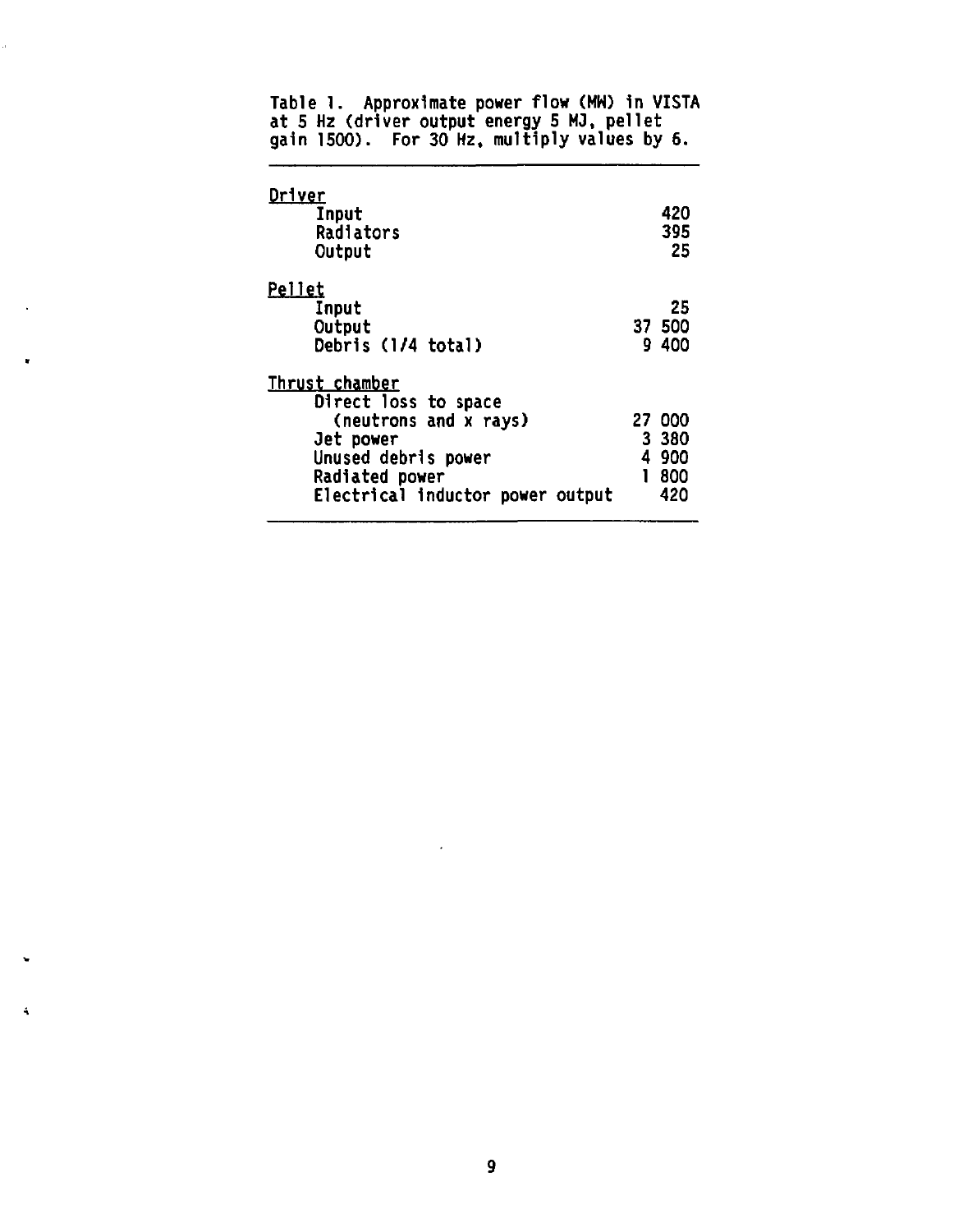| Driver                                                  |                              |  |
|---------------------------------------------------------|------------------------------|--|
| Energy output (MJ)                                      | 5                            |  |
| Efficiency (1000 K) $(\%)$                              | 6                            |  |
| Radiator temperature (K)                                | 900                          |  |
| Pellet                                                  |                              |  |
| Fuel                                                    | DT                           |  |
| Gain                                                    | $\leq$ 1500                  |  |
| Expellant mass per pellet (g)                           | 50                           |  |
| Engine                                                  |                              |  |
| Effective specific impulse (s)                          | 17 000                       |  |
| Power per unit mass (M/g)                               | $\sim 0.6$ x repetition rate |  |
| Mass flow rate at 30 Hz (kg/s)                          | 1.5                          |  |
| Thrust at 30 Hz (N)                                     | $2.4 \times 10^{5}$          |  |
| Jet power at 30 Hz (MW)                                 | $2.0 \times 10^{4}$          |  |
| Jet efficiency (%)                                      | 36                           |  |
| <u>Approximate system masses at 30 Hz (metric tons)</u> |                              |  |
| Payload                                                 | 100                          |  |
| Crew shield                                             | 140                          |  |
| Propellant                                              | 4 3 9 0                      |  |
| Fuel                                                    | 40                           |  |
| <b>Expellant</b>                                        | 4 100                        |  |
| Refrigeration/liquefaction                              | 50                           |  |
| Tankage                                                 | 200                          |  |
| Driver                                                  | 500                          |  |
| Equipment                                               | 300                          |  |
| Radiators                                               | 200                          |  |
| Thrust chamber<br>Coil                                  | 475<br>20                    |  |
| Coil shield                                             | 100                          |  |
| Radiators                                               | 330                          |  |
| Structure and equipment                                 | 25                           |  |
| Startup reactor                                         | 5                            |  |
| Power systems                                           | 90                           |  |
| Misc. structure and radiator shield                     | 100                          |  |
| <b>Total</b>                                            | 5 800                        |  |
| Dry mass                                                | 1660                         |  |
| Propellant                                              | 4140                         |  |
|                                                         |                              |  |

**Table 2. Masses and other parameters of VISTA vehicle systems.** 

 $\bullet$ 

 $\ddot{\phantom{0}}$